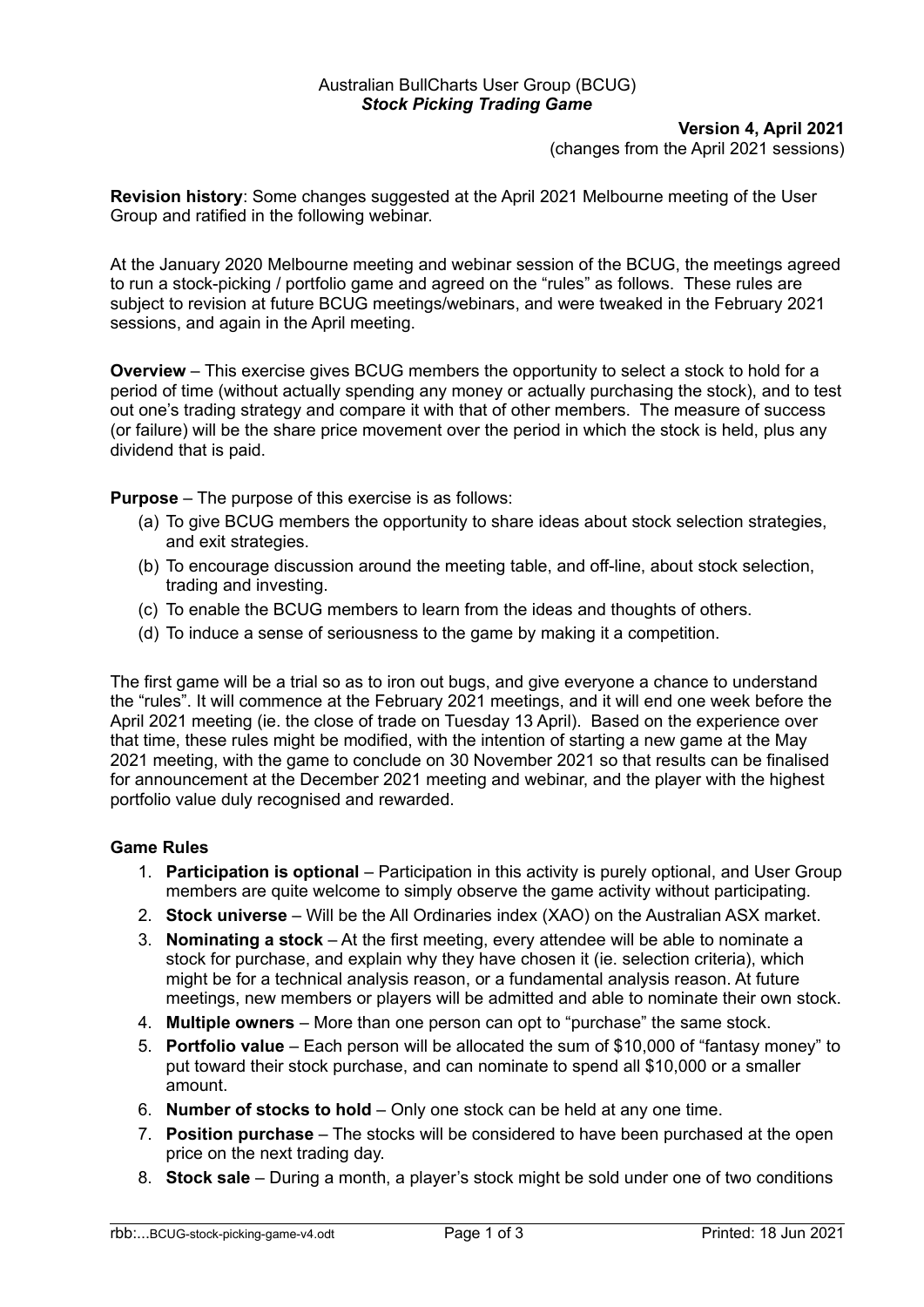as follows:

- (a) The share price might fall and trigger an exit based on the declared exit strategy. To determine the sale price and hence the resulting profit or loss, the player's previously shared exit strategy will be referred to.
- (b) The player might decide to sell for a valid and previously undisclosed reason, such as using one of many possible discretionary and hard-to-define exit triggers. In this case the player is to email the game administrator well before the open of the next trading day to advise that the position is to be closed, and the sell price (which could be any validly traded price within the total range of the daily candle).
- (c) If there is no previously shared exit strategy and an arbitrator is needed, then the BCUG meeting will determine the sale price to be recorded which might be the daily close price for the day in question.
- 9. **Exit strategy**  Each player is encouraged to have a pre-defined exit strategy, and to share this with the group in advance. If a held stock falls during the month, then the player will be deemed to have exited the position provided they have previously declared their exit strategy.
- 10. **Exit strategy not declared** If a player claims to have triggered their exit strategy, and they have not previously declared the details of their exit strategy, then the BCUG meeting will determine if the described exit strategy should be considered and the stock sale noted.
- 11. **Position/parcel size** In order to be mindful of the issues of liquidity for large parcel sizes, a parcel purchase will only be permitted up to the value of the 10 day Simple Moving Average (SMA) of daily Value traded. (For an explanation for this rule, see the sample price chart and comments at the end.)
- 12. **Subsequent stock purchases** In the situation that a game player sells a stock, and then buys another, the following will apply. If the player's portfolio value has been reduced below the initial \$10,000, then the portfolio value will be reset to \$10,000. If the player's portfolio value has increased beyond \$10,000, then the actual value can be used for the second and subsequent purchases.
- 13. **Monthly review** At each subsequent BCUG meeting/webinar the performance of each selected/purchased stock will be reviewed and noted.
- 14. **Dividends** Any dividend paid will be tallied along with the capital gain/loss.
- 15. **Subsequent stock purchases** Any player who does not hold a stock (such as a player whose holding has been sold) can nominate another stock for purchase at the open next day.
- 16. **Stock sales** At a BCUG meeting/webinar a player can nominate to "switch horses". That is, to sell their current stock and purchase a different one at the open next day.

Note: It could be argued that there is no point in allocating a sum of money (in this case \$10,000) to each player, and that we simply record the percentage change in value of the chosen share from month to month.

[**Note comments from the February 2021 webinar:** It is preferred to use dollar amounts as they are more realistic and meaningful than studying percentage change, and the percentage change method of tracking will be difficult for the administrator to record and manage once a player has more than one buy/sell trade during the game period.]

Feedback and suggestions welcome.

*Robert Brain* BCUG convener and stock picking trading game administrator